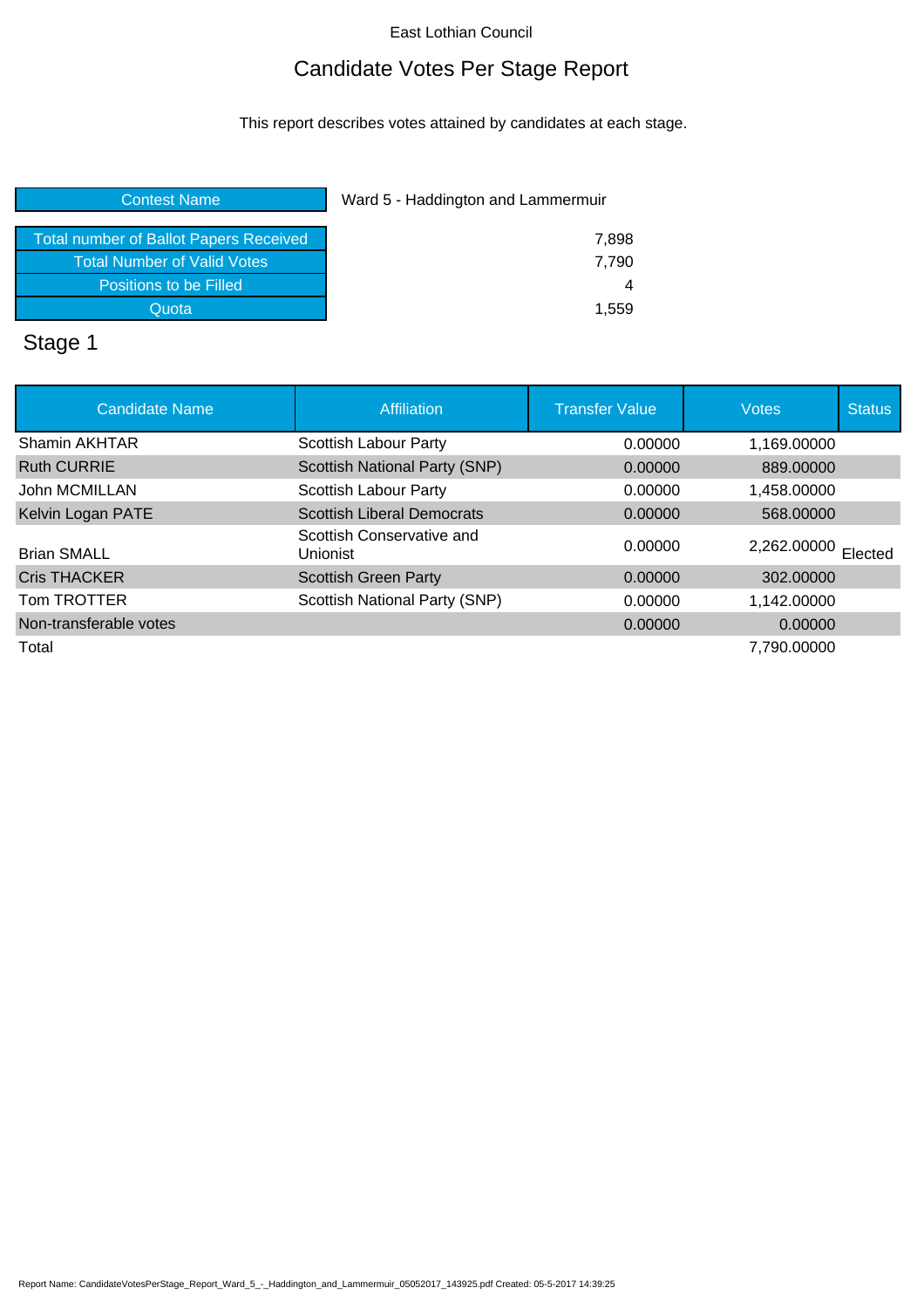# Candidate Votes Per Stage Report

This report describes votes attained by candidates at each stage.

# Stage 2

# Surplus of Brian SMALL

| <b>Candidate Name</b>  | Affiliation                                  | <b>Transfer Value</b> | <b>Votes</b>        | <b>Status</b> |
|------------------------|----------------------------------------------|-----------------------|---------------------|---------------|
| Shamin AKHTAR          | Scottish Labour Party                        | 64.64224              | 1,233.64224         |               |
| <b>Ruth CURRIE</b>     | Scottish National Party (SNP)                | 4.66170               | 893.66170           |               |
| John MCMILLAN          | <b>Scottish Labour Party</b>                 | 135.18930             | 1,593.18930 Elected |               |
| Kelvin Logan PATE      | <b>Scottish Liberal Democrats</b>            | 222.51848             | 790.51848           |               |
| <b>Brian SMALL</b>     | Scottish Conservative and<br><b>Unionist</b> | -703.00000            | 1,559.00000         |               |
| <b>Cris THACKER</b>    | <b>Scottish Green Party</b>                  | 27.34864              | 329.34864           |               |
| Tom TROTTER            | Scottish National Party (SNP)                | 11.18808              | 1,153.18808         |               |
| Non-transferable votes |                                              | 237.45156             | 237.45156           |               |
| Total                  |                                              |                       | 7,790.00000         |               |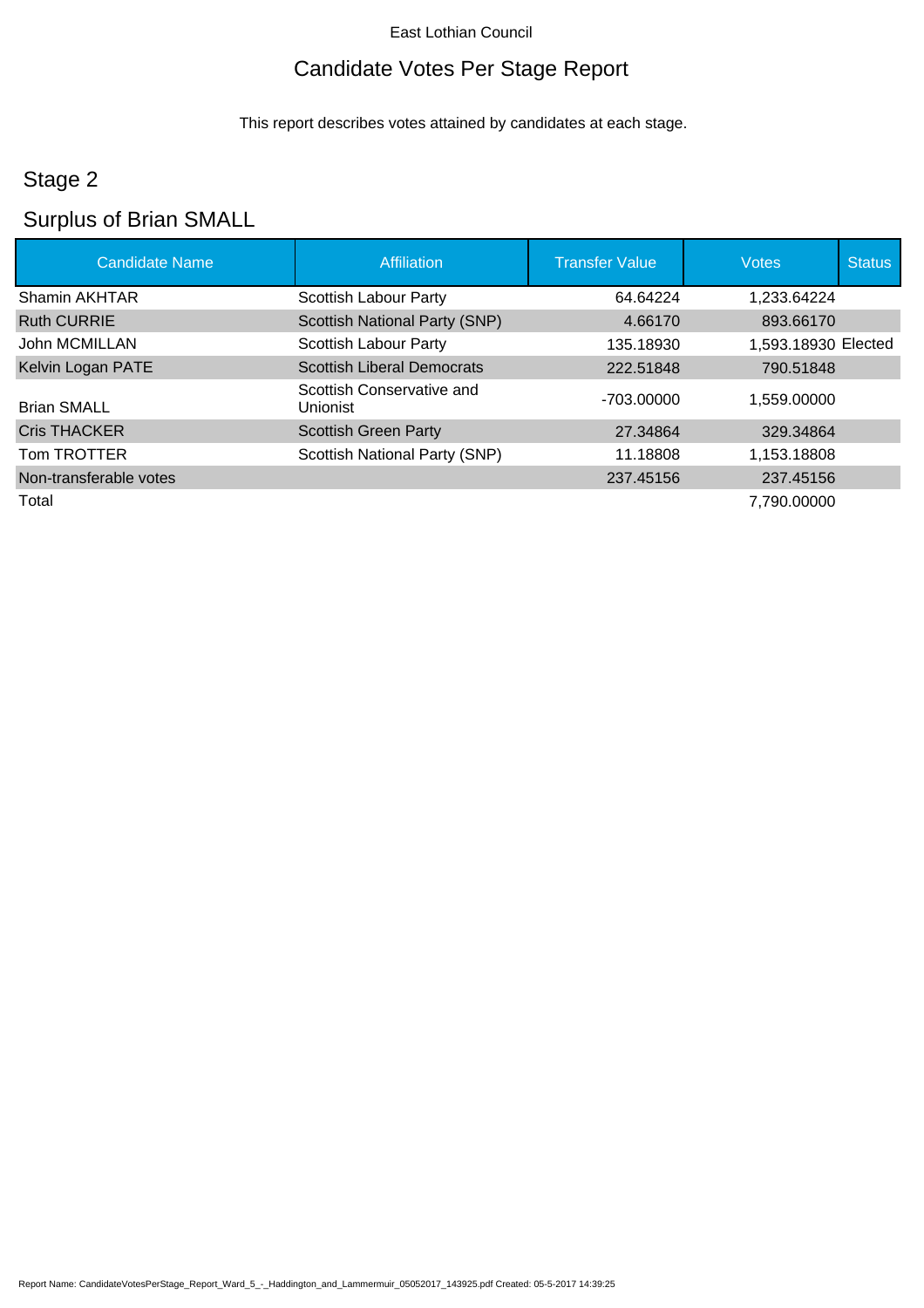# Candidate Votes Per Stage Report

This report describes votes attained by candidates at each stage.

# Stage 3

# Surplus of John MCMILLAN

| <b>Candidate Name</b>  | Affiliation                                  | <b>Transfer Value</b> | <b>Votes</b> | <b>Status</b> |
|------------------------|----------------------------------------------|-----------------------|--------------|---------------|
| Shamin AKHTAR          | Scottish Labour Party                        | 21.94173              | 1,255.58397  |               |
| <b>Ruth CURRIE</b>     | Scottish National Party (SNP)                | 0.86985               | 894.53155    |               |
| John MCMILLAN          | Scottish Labour Party                        | $-34.18930$           | 1,559.00000  |               |
| Kelvin Logan PATE      | <b>Scottish Liberal Democrats</b>            | 4.28517               | 794.80365    |               |
| <b>Brian SMALL</b>     | Scottish Conservative and<br><b>Unionist</b> | 0.00000               | 1.559.00000  |               |
| <b>Cris THACKER</b>    | <b>Scottish Green Party</b>                  | 1.03998               | 330.38862    |               |
| Tom TROTTER            | Scottish National Party (SNP)                | 2.21454               | 1.155.40262  |               |
| Non-transferable votes |                                              | 3.83803               | 241.28959    |               |
| Total                  |                                              |                       | 7.790.00000  |               |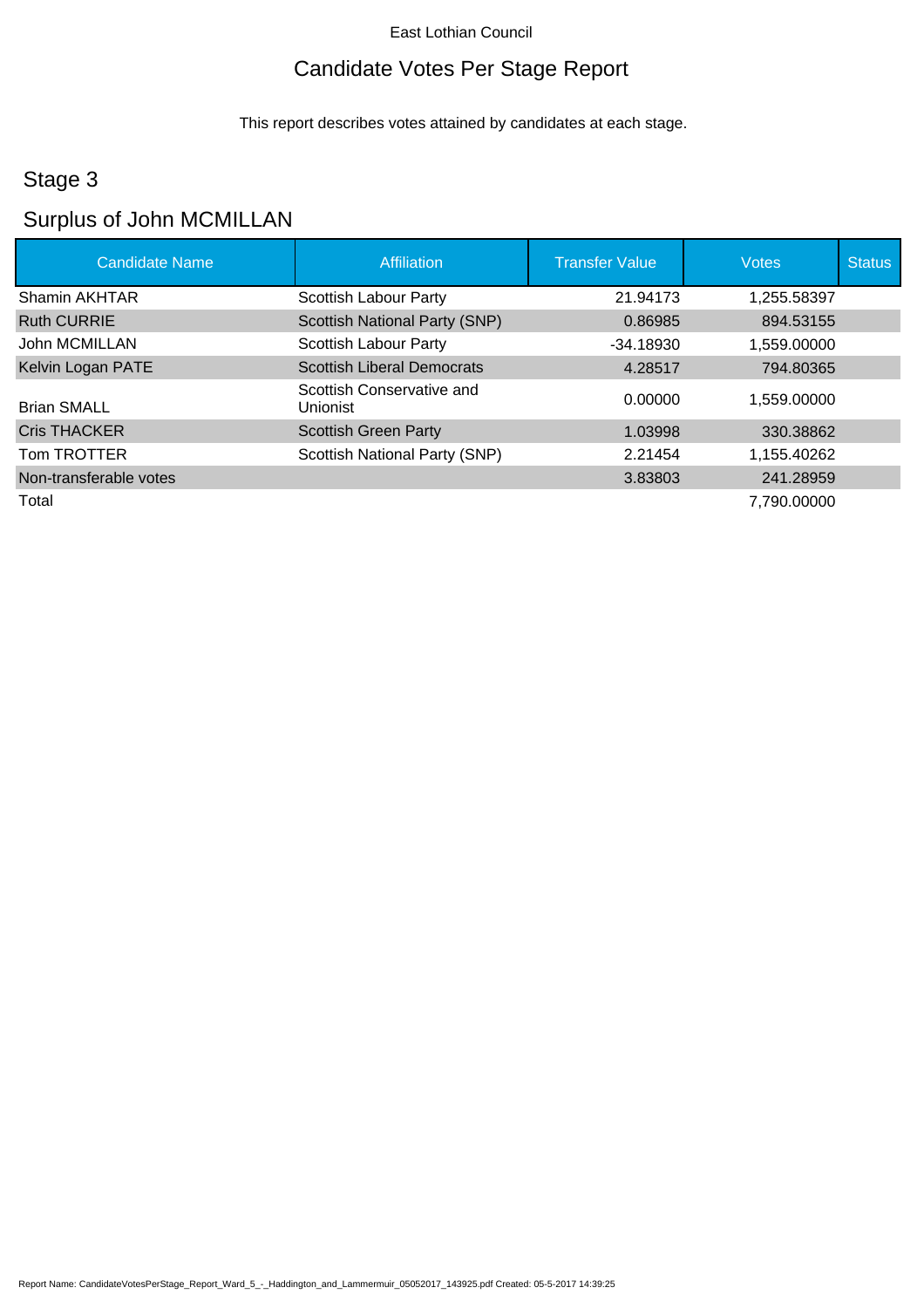# Candidate Votes Per Stage Report

This report describes votes attained by candidates at each stage.

# Stage 4

#### Exclusion of Cris THACKER

| <b>Candidate Name</b>  | <b>Affiliation</b>                    | <b>Transfer Value</b> | <b>Votes</b> | <b>Status</b> |
|------------------------|---------------------------------------|-----------------------|--------------|---------------|
| Shamin AKHTAR          | Scottish Labour Party                 | 60.80468              | 1,316.38865  |               |
| <b>Ruth CURRIE</b>     | <b>Scottish National Party (SNP)</b>  | 52.64301              | 947.17456    |               |
| John MCMILLAN          | <b>Scottish Labour Party</b>          | 0.00000               | 1.559.00000  |               |
| Kelvin Logan PATE      | <b>Scottish Liberal Democrats</b>     | 94.45880              | 889.26245    |               |
| <b>Brian SMALL</b>     | Scottish Conservative and<br>Unionist | 0.00000               | 1,559.00000  |               |
| <b>Cris THACKER</b>    | <b>Scottish Green Party</b>           | -330.38862            | 0.00000      |               |
| Tom TROTTER            | Scottish National Party (SNP)         | 80.37182              | 1,235.77444  |               |
| Non-transferable votes |                                       | 42.11031              | 283.39990    |               |
| Total                  |                                       |                       | 7,790.00000  |               |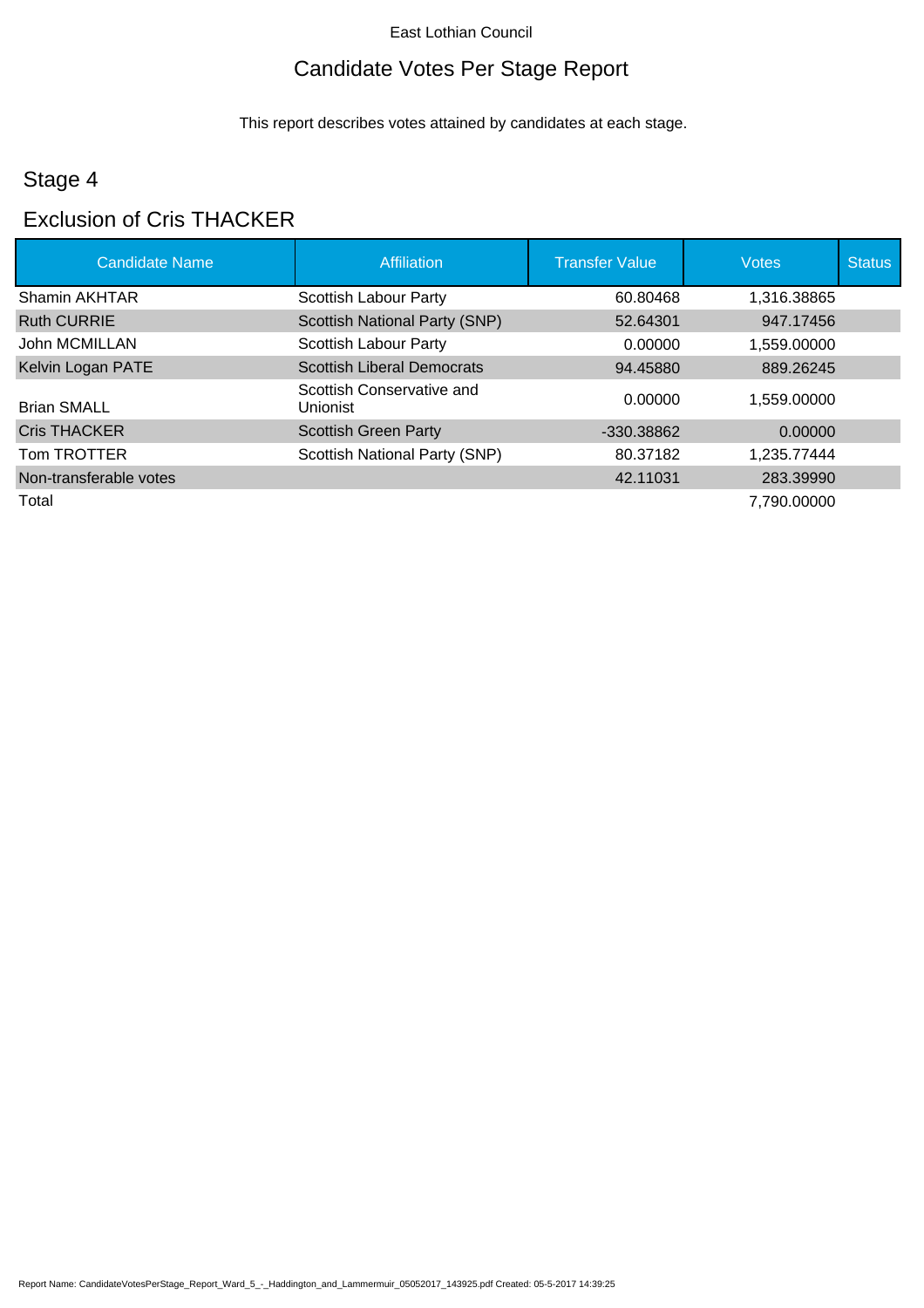# Candidate Votes Per Stage Report

This report describes votes attained by candidates at each stage.

# Stage 5

# Exclusion of Kelvin Logan PATE

| <b>Candidate Name</b>  | <b>Affiliation</b>                    | <b>Transfer Value</b> | <b>Votes</b>        | <b>Status</b> |
|------------------------|---------------------------------------|-----------------------|---------------------|---------------|
| Shamin AKHTAR          | Scottish Labour Party                 | 310.82004             | 1,627.20869 Elected |               |
| <b>Ruth CURRIE</b>     | <b>Scottish National Party (SNP)</b>  | 60.28271              | 1,007.45727         |               |
| John MCMILLAN          | Scottish Labour Party                 | 0.00000               | 1,559.00000         |               |
| Kelvin Logan PATE      | <b>Scottish Liberal Democrats</b>     | $-889.26245$          | 0.00000             |               |
| <b>Brian SMALL</b>     | Scottish Conservative and<br>Unionist | 0.00000               | 1,559.00000         |               |
| <b>Cris THACKER</b>    | <b>Scottish Green Party</b>           | 0.00000               | 0.00000             |               |
| Tom TROTTER            | Scottish National Party (SNP)         | 91.08261              | 1.326.85705         |               |
| Non-transferable votes |                                       | 427.07709             | 710.47699           |               |
| Total                  |                                       |                       | 7,790.00000         |               |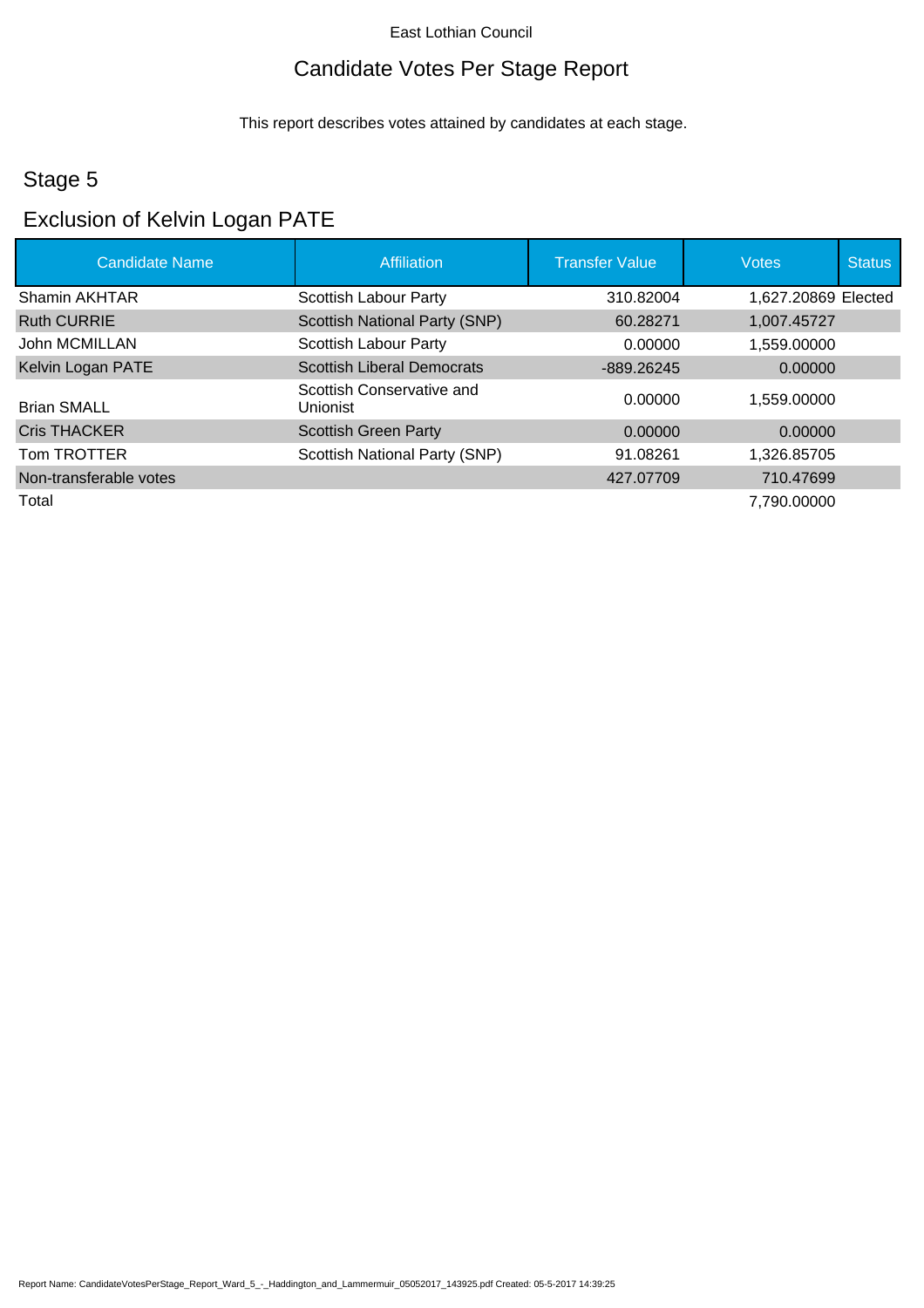# Candidate Votes Per Stage Report

This report describes votes attained by candidates at each stage.

# Stage 6

# Surplus of Shamin AKHTAR

| <b>Candidate Name</b>  | <b>Affiliation</b>                    | <b>Transfer Value</b> | <b>Votes</b> | <b>Status</b> |
|------------------------|---------------------------------------|-----------------------|--------------|---------------|
| Shamin AKHTAR          | Scottish Labour Party                 | $-68.20869$           | 1,559.00000  |               |
| <b>Ruth CURRIE</b>     | Scottish National Party (SNP)         | 9.87939               | 1,017.33666  |               |
| John MCMILLAN          | Scottish Labour Party                 | 0.00000               | 1,559.00000  |               |
| Kelvin Logan PATE      | <b>Scottish Liberal Democrats</b>     | 0.00000               | 0.00000      |               |
| <b>Brian SMALL</b>     | Scottish Conservative and<br>Unionist | 0.00000               | 1.559.00000  |               |
| <b>Cris THACKER</b>    | <b>Scottish Green Party</b>           | 0.00000               | 0.00000      |               |
| Tom TROTTER            | Scottish National Party (SNP)         | 6.51438               | 1,333.37143  |               |
| Non-transferable votes |                                       | 51.81492              | 762.29191    |               |
| Total                  |                                       |                       | 7,790.00000  |               |